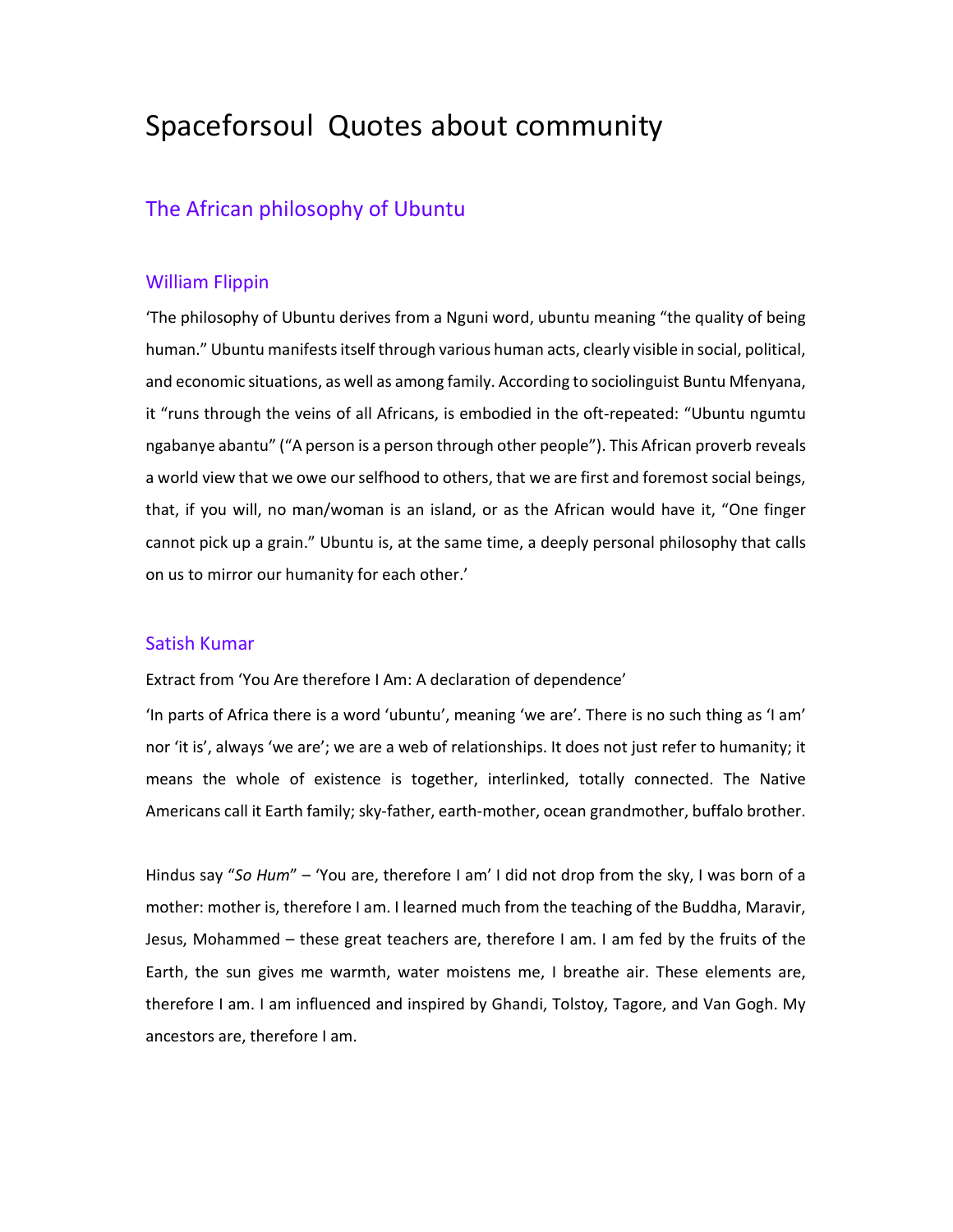There is no separate, isolated, disconnected self. Things appear separate if we see them as separate, they appear related when we see them as related. It is all in the seeing. Seers see the whole… We are part of the *anima mundi*, the world soul.'

#### Nelson Mandela

'In Africa there is a concept known as 'ubuntu' - the profound sense that we are human only through the humanity of others; that if we are to accomplish anything in this world it will in equal measure be due to the work and achievement of others.'

# Barak Obama

There is a word in South Africa - Ubuntu - that describes [Mandela's] greatest gift: his recognition that we are all bound together in ways that can be invisible to the eye; that there is a oneness to humanity; that we achieve ourselves by sharing ourselves with others, and caring for those around us.'

## Desmond Tutu

'One of the sayings in our country is Ubuntu – the essence of being human. Ubuntu speaks particularly about the fact that you can't exist as a human being in isolation. It speaks about our interconnectedness. You can't be human by yourself and when you have this quality – Ubuntu - you are known for your generosity. We think of ourselves far too frequently as just individuals, separated from one another, whereas you are connected and what you do affects the whole World. When you do well, it spreads out; it is for the whole of humanity.'

'A person with ubuntu is open and available to others, affirming of others, does not feel threatened that others are able and good, for he or she has a proper self-assurance that comes from knowing that he or she belongs in a greater whole and is diminished when others are humiliated or diminished, when others are tortured or oppressed.'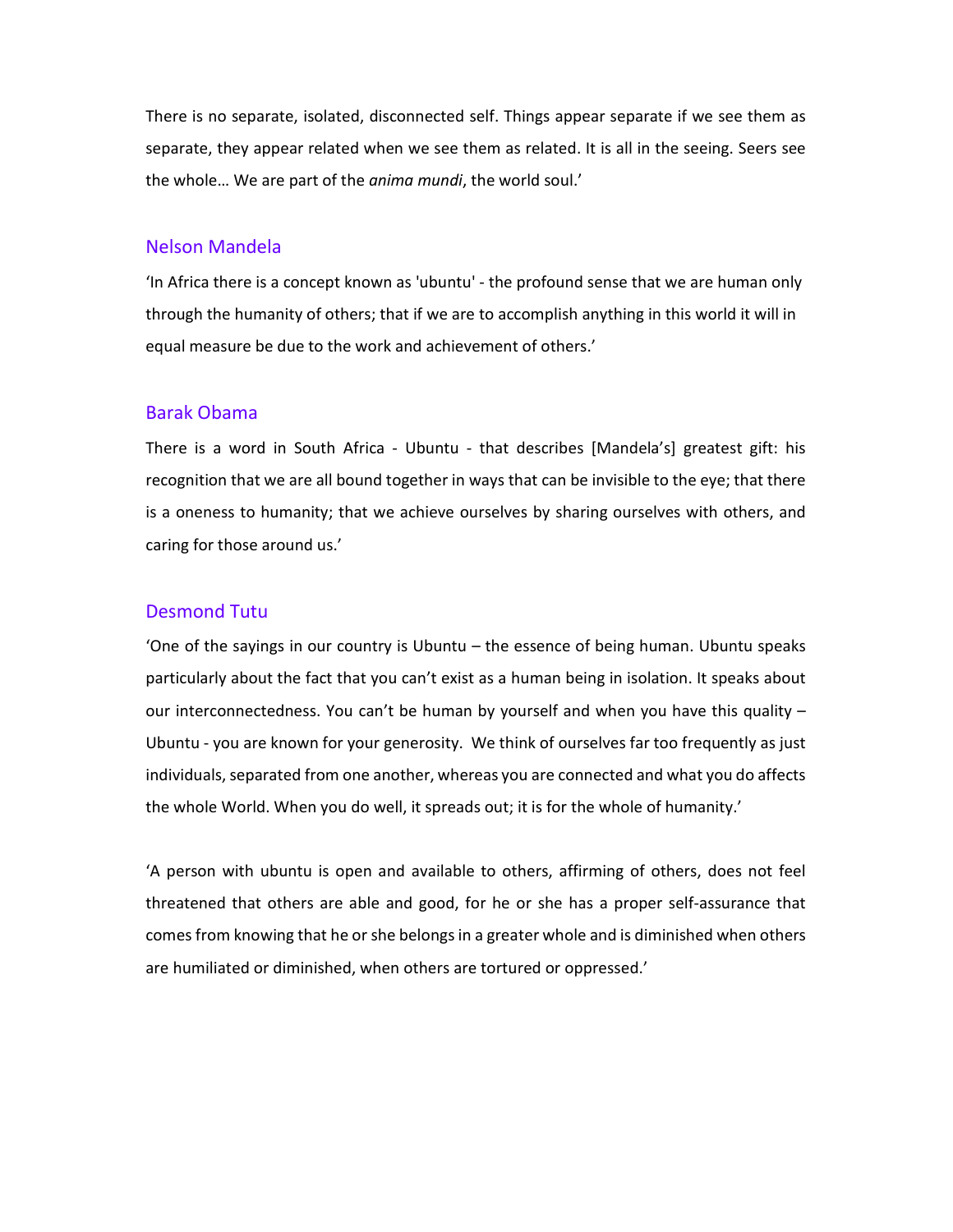# The nature of true community

# Wendell Berry

'A proper community, we should remember also, is a commonwealth: a place, a resource, an economy. It answers the needs, practical as well as social and spiritual, of its members among them the need to need one another. The answer to the present alignment of political power with wealth is the restoration of the identity of community and economy.'

## Dorothy Day

'We have all known the long loneliness and we have learned that the only solution is love and that love comes with community.'

# David Elkins

'Community is extremely important. While there are many things one can do alone to nurture the soul, few things are as important for spiritual life as having companions who understand and support one's journey.**'** 

'Rather than calling for conformity to a common belief system, my vision of spiritual community is one which supports each person in his or her own spiritual journey… The overarching structure of the community would be a respectful tolerance for diverse perspectives… spiritual communities could be created which would support individual journeys rather than requiring everyone to fit into standard belief systems. I am convinced that traditional religion often kills the soul by forcing it into a small, suffocating box. A community which promotes freedom for the soul and creative searching for answers to life's spiritual questions would indeed be a godsend to spiritual seekers disillusioned by traditional religion. Such a community, it seems to me would be a path to the sacred.'

### Martin Luther King

'Our goal is to create a beloved community and this will require a qualitative change in our souls and a qualitative change in our lives.'